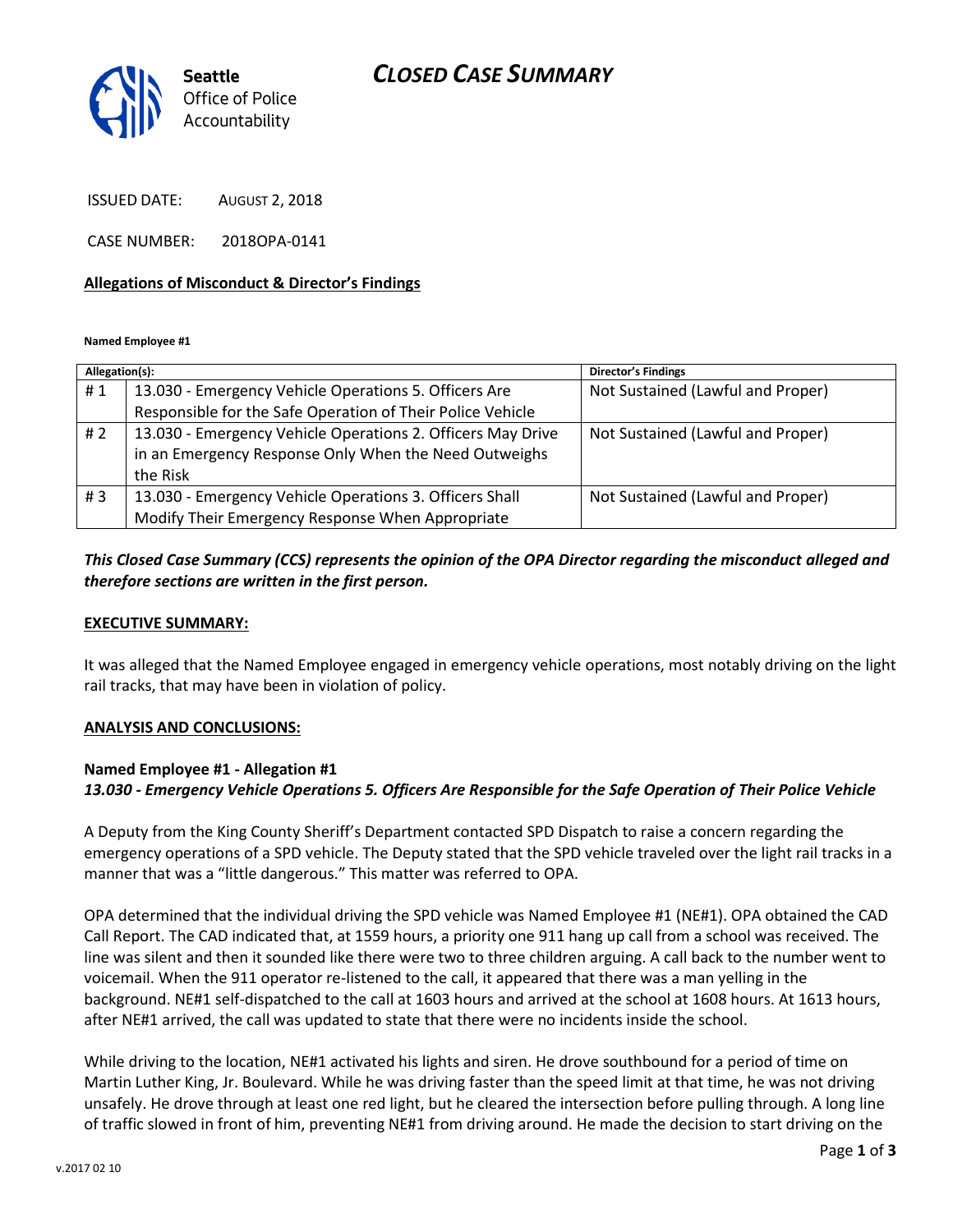

# *CLOSE CASE SUMMARY*

OPA CASE NUMBER: 2018OPA-0141

light rail tracks. He eased his vehicle onto the tracks and began driving southbound. He kept his lights and siren activated. He drove at a slower pace past one intersection and then up to another, when he merged back onto the thoroughfare. He then continued to the school, driving at a faster speed and through red lights. Again, he cleared each light before driving through. He arrived at the location and, shortly thereafter, the call was cleared.

SPD Policy 13.030-POL-5 states that officers are responsible for the safe operation of their police vehicle. The policy further provides that: "Officers are not relieved of the obligation to drive with due regard for the safety of all persons" and that "Officers will drive no faster than reasonably necessary to safely arrive at the scene." (SPD Policy 13.030-POL-5.)

During his OPA interview, NE#1 explained that the location where the school was located had experienced gun violence on a regular basis. He felt that the hang up with no answer on a call back during school hours was "extremely unusual." NE#1 stated that he was concerned that there could be an ongoing dangerous situation at the school based on the yelling and arguing heard on the call and because of gun violence in schools both locally and nationally.

NE#1 recounted that he entered the light rail track because there was significant stopped traffic in front of him. He balanced the potential danger of doing so against the threat to students, teachers, and other community members if there was ongoing violence within the school. He stated that he considered the risks of his driving, both while he was on the street and on the tracks. He stated that, when he started driving on the tracks, he knew that the train was behind him and would not catch up to him. He further looked for pedestrians and any potential hazards while driving. Lastly, he noted that there was a railing separating him from the pedestrians. He explained that, while driving on the tracks and through the station, he did so "in a safe manner, making eye contact and verifying that there were no pedestrians in the way." He ceased his emergency vehicle operations as soon as he got to the school.

Based on my review of the ICV and of NE#1's OPA interview, I agree that the potential threat of harm to community members in the school, which was very possible at that time, outweighed the calculated risks that he took while driving. Under the circumstances, I feel that he operated his vehicle, even when driving on the light rail tracks, with due regard for the safety of people around him. He did not drive excessively fast and appeared to be cognizant of his surroundings. For these reasons, I recommend that this allegation be Not Sustained – Lawful and Proper.

## Recommended Finding: **Not Sustained (Lawful and Proper)**

## **Named Employee #1 - Allegation #2**

## *13.030 - Emergency Vehicle Operations 2. Officers May Drive in an Emergency Response Only When the Need Outweighs the Risk*

SPD Policy 13.030-POL-2 states that officers may drive in an emergency response only when the need outweighs the risk. The policy instructs that: "The preservation of life is the highest priority." (SPD Policy 13.030-POL-2.)

Applying the same reasoning as above, I find that the need for NE#1's emergency driving outweighed the risk in this case. While it ultimately was unfounded, NE#1 clearly articulated his legitimate concerns that people in the school were possibly in danger. I find that this reasonable fear justified his emergency driving.